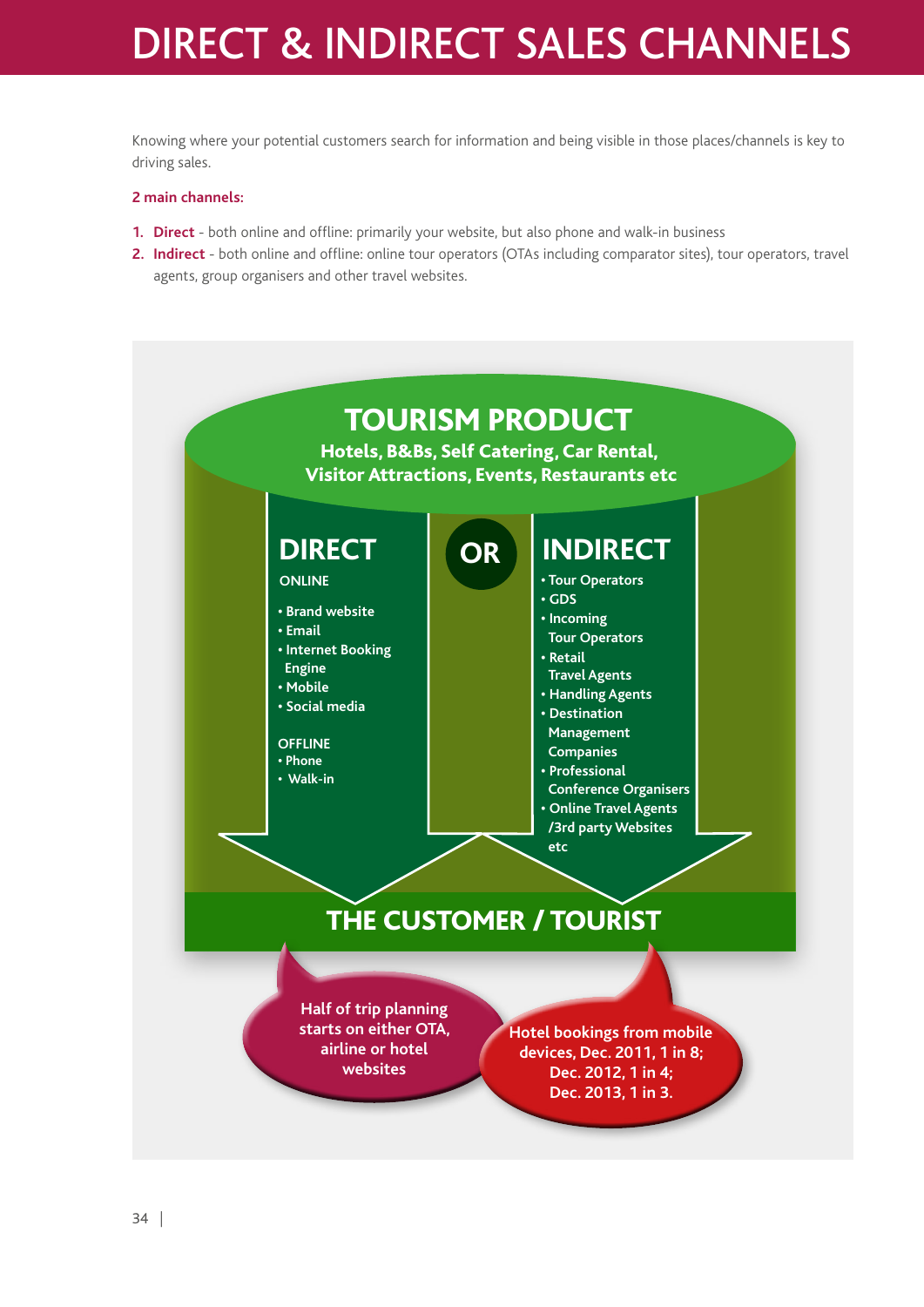# **Worth thinking about…**

- **•**  60% of all hotels bookings are now done digitally.
- **•**  Across all segments, the majority of travel purchases are influenced by digital channels (websites, social media, peer reviews, smartphone or tablet apps) even if the final purchase isn't made online.
- **•**  Tour operators and OTAs are often consulted during research and the booking made through them or directly with the tourism business - these intermediaries can be a shop window that influences direct sales.
- **•**  An average holidaymaker will visit up to 38 sites before making a purchase.
- The segment research shows that Culturally Curious and Great Escapers tend to avoid all-inclusive packages while Social Energisers like them - especially using OTAs and dynamic packaging websites where they build and purchase their own package combination of flight, accommodation, car hire, activities etc. on a single website.
- **•**  OTAs are an important source of information both for inspiration and planning.
- The percentage of holidaymakers who watch online travel videos is increasing year on year. Videos (from hotels, experts, 'people like me', friends and family) are effective.
- Holidaymakers not only watch online travel videos, they create and share them too this can drive referral sales.
- **•**  More and more people are using smartphones or tablets for travel related information while on a trip so there are opportunities for location-specific advertising to peoples' smartphones/tablets when they're in your area.
- Holidaymakers are wary of the roaming charges that apply while in another country so consider the use of apps which avoid this issue.

**Those seeking to book hotels are twice as likely to search for travel images**

**Internet is becoming local and personal**

#### **Requirements**

What's the current mix of direct vs indirect sales in my business?

Is this mix appropriate? If not, what measures must I initiate to redress the balance?

Does my website reflect all that a holidaymaker can see and do?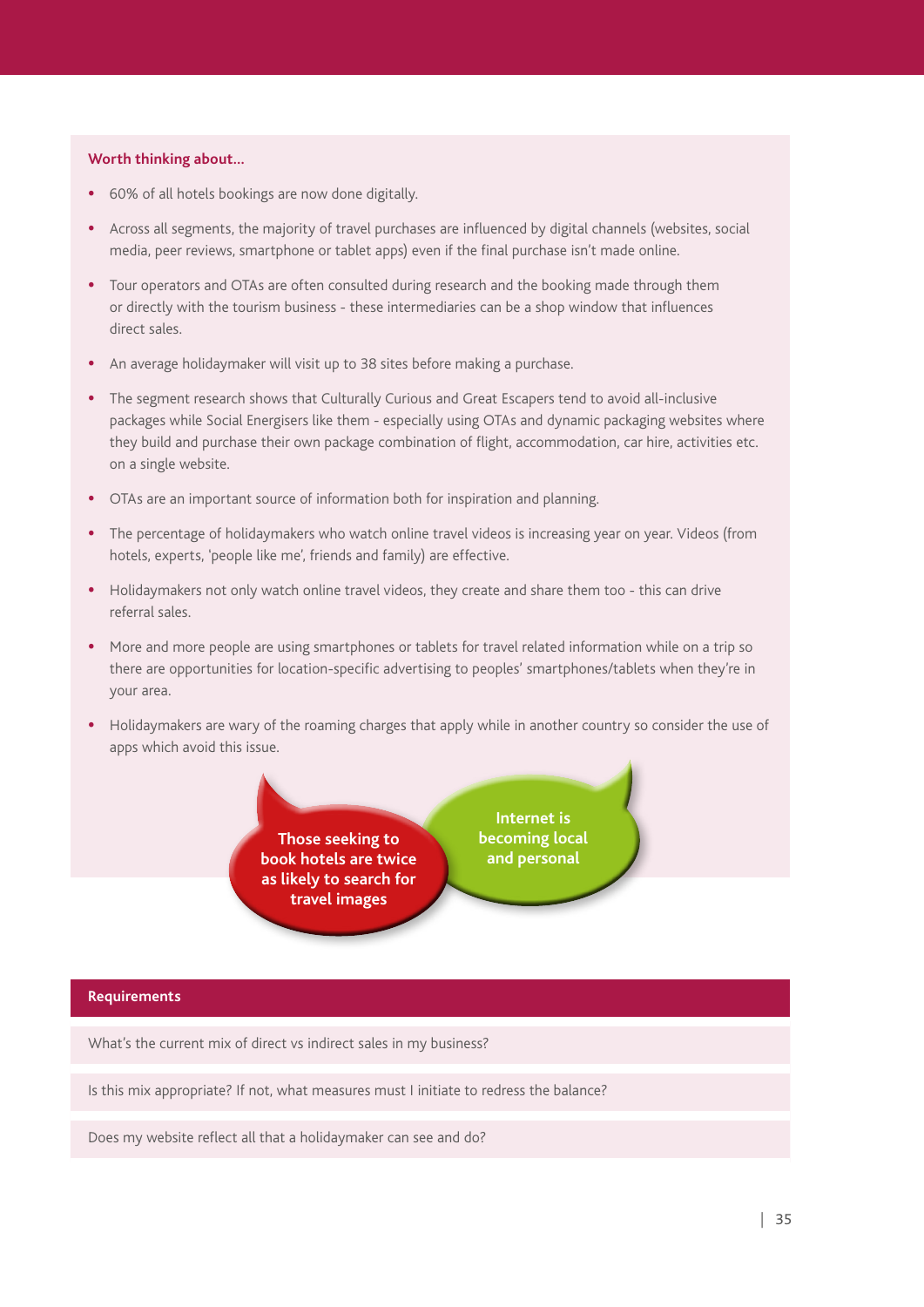# DIRECT & INDIRECT SALES CHANNELS

# **Online travel agents (OTAs)**

Online Travel Agents (OTAs) are basically online versions of the traditional travel agent or tour operator. They sell travel products to customers online and act as a bridge between suppliers (hotels, airlines, car hire companies, visitor attractions etc.) and consumers.

Hotel rooms are the main focus of the majority of most OTA websites, while some also offer dynamic packaging that allows the consumer to purchase their hotel, flight and car hire in one transaction. OTAs are now selling 60% of all rooms in Ireland.

Well known OTAs include Expedia, Booking.com, HostelWorld, Orbitz, Travelocity, Priceline and LastMinute.com. Expedia owns TripAdvisor, hotels.com, venere.com and Hotwire. Some OTAs such as GoIreland and Irelandhotels. com only sell Irish accommodation.

OTAs are the fastest growing distribution channel for travel products and can be very effective for independent hotels, B&Bs and guesthouses who will not typically be known internationally and who might not have the expertise or marketing budgets to directly target international travellers. A study by Fáilte Ireland showed that 82% of Irish hotels say that OTAs give them access to international markets.

Working with OTAs can be a relatively low maintenance way of reaching new and international customers. Fáilte Ireland research indicates that 86% of Irish hotels spend less than 5 hours per week updating their OTA rates. Many of these updates are done manually, while some use a Channel Manager such as Rate Tiger or Easy Yield.

**Reaching visitors with timely and personalised offers**

## **The OTA billboard effect**

One of the most powerful benefits of working with an OTA is the 'billboard effect'. This is where a hotel benefits from the branding and visibility of being on an OTA's website, but the customer books directly with the hotel, saving the hotel the commission they would pay the OTA if the booking came from them. This was proved in a 2011 Cornell University study which showed that of the 1,726 people who made reservations on the Intercontinental Hotels website, 75% had visited an OTA before booking, 83% had used a search engine and 66% had done both.

This proves the importance of your own website, a direct channel which should generate higher yields than any other distribution channel. Make sure you maximise all opportunities to convert a 'looker' into a 'booker', i.e. someone who might find out about your property on a 3rd party website, but check you out on your own site before making a decision and booking.

Commissions are often the bone of contention between hotels and OTAs and rates typically range between 10% and 30%. These commissions come off the hotel's 'best available rate', and many OTAs insist on rate parity with the hotel's own website. On the majority of OTA websites, hotels can only sell room only and B&B rates. Before doing business with OTAS be very clear about contractual arrangements and review the business small print in detail.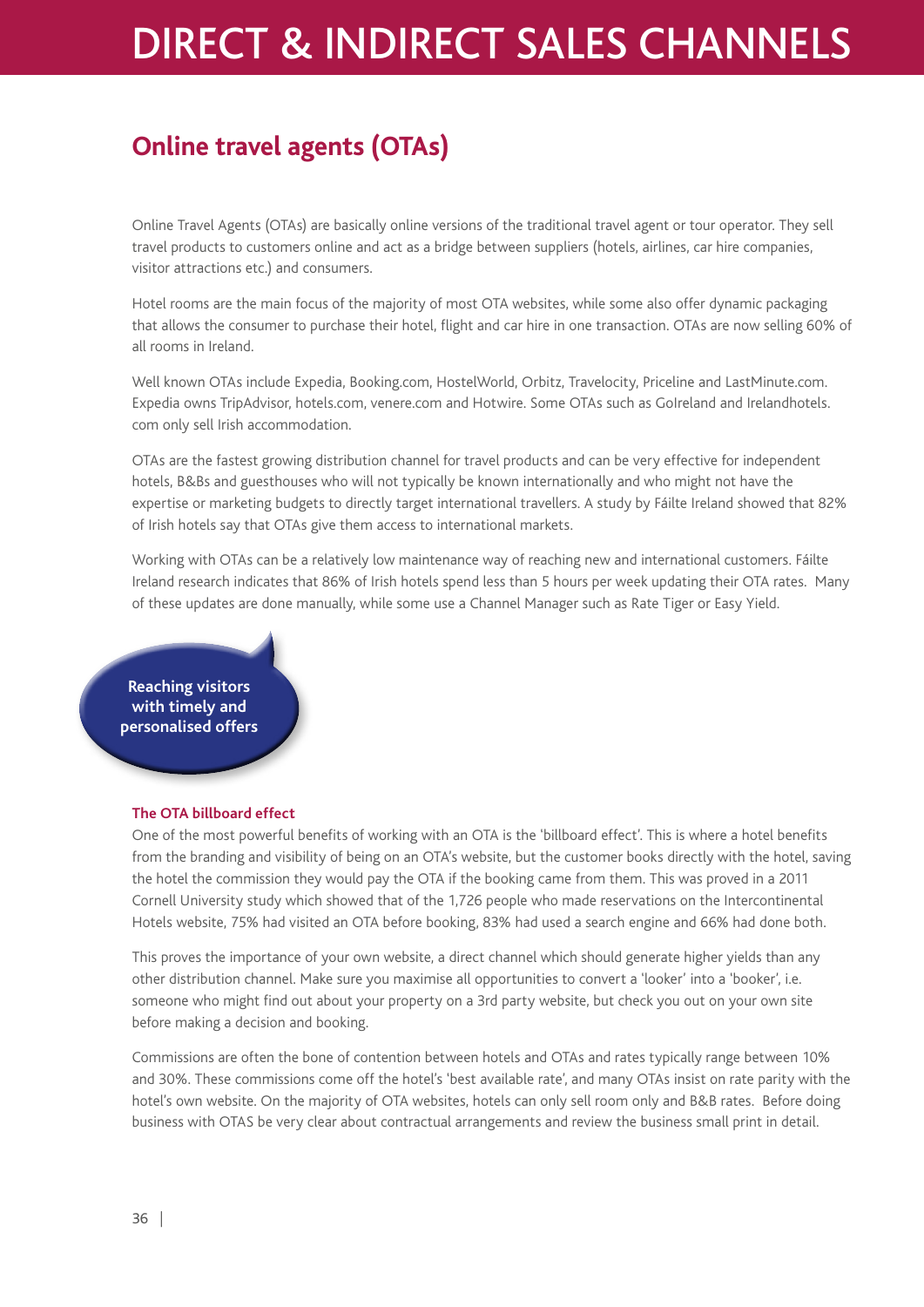

#### **Opaque deals on OTAs**

A recent trend has developed whereby some OTAs offer an opaque or 'top secret' booking. This is where the name of the property is not revealed to the customer until they have made the booking. OTAs who offer this include PriceLine, Lastminute.com and Hotwire and it is of more relevance to city centre hotels than others.

#### **Dynamic packaging**

Dynamic packaging is a package holiday that enables consumers to build and purchase their own package of flights, accommodation, car rental, activities etc on a single website.

#### **Other channels and GDS**

In recent years, in addition to buying a holiday from a tour operator or travel agent, the tourist has an increasing choice - tourism distribution channels have expanded to include supermarkets, reader offers, special interest groups etc.

#### **Site comparators (sometimes called metasearch)**

These are sites which potential visitors use as part of their research, and include Trivago, TripAdvisor, Hipmunk and Kayak. Price comparison is not the only function of these sites, they provide everything in one place, search, maps, photos, ratings, availability and prices. They provide peace of mind for users and accurate tailored information for the visitor. In 2013 60% of holidaymakers compared prices before buying, and comparator sites drive up to 13% increase in traffic (Source: tnooz 2013). In Europe percentage costs of generated direct bookings from comparator sites are 15-20% cheaper than OTAs (Source: Mirai 2013). Trivago was the number 1 trending business for international hotel groups on Google in Ireland in 2013 (Source: Irish Times Dec. 2013).



**OTAs are not just for hotels** Expedia and Lastminute.com don't just work with accommodation providers; they also feature attractions and transport providers.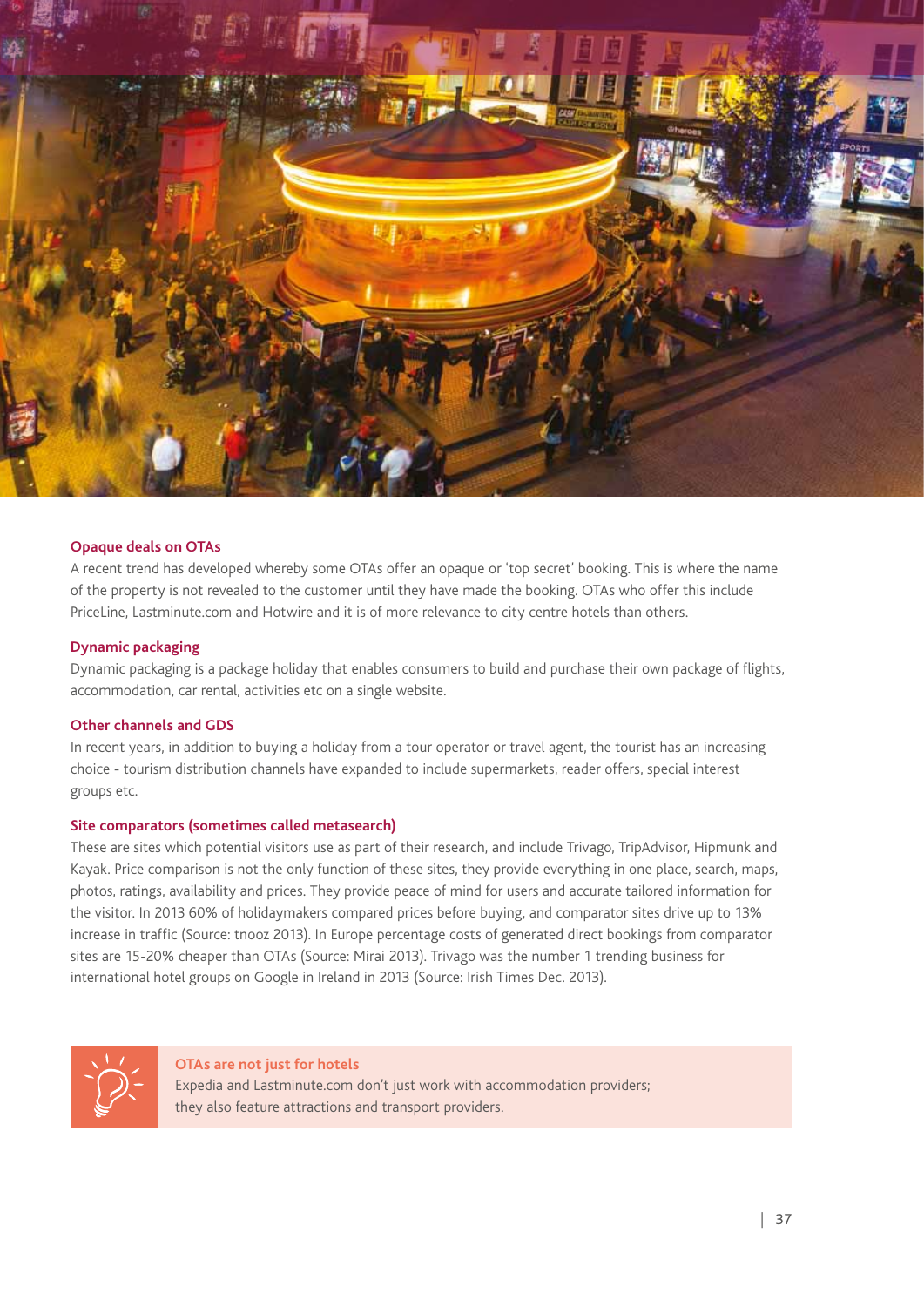# DIRECT & INDIRECT SALES CHANNELS

# **Tour Operators**

The role of tour operators has changed dramatically in recent years. Now just 20% of international holidaymakers come to Ireland on a package (flight + one other ground element). Despite the relatively low percentages, tour operators are still a key part of the mix for most Irish tourism businesses.

All inclusive packages to Ireland:

- **•**  29% of US holidaymakers
- **•**  24% of German holidaymakers
- **•**  21% of French holidaymakers
- 6% of GB holidaymakers

| <b>Top tour operators</b> |                  |                                                                               |                         |  |
|---------------------------|------------------|-------------------------------------------------------------------------------|-------------------------|--|
| GB                        | <b>USA</b>       | <b>Germany</b>                                                                | <b>France</b>           |  |
| Imagine Ireland           | <b>CIE Tours</b> | <b>DERTour</b>                                                                | Vacance Transat         |  |
| Hogan Cottages            | Brendan Tours    | CTS Gruppen                                                                   | <b>Brittany Ferries</b> |  |
| Superbreaks               | Sceptre Tours    | Highlander Reisen                                                             | Gaeland Ashling         |  |
| <b>Action Tours</b>       |                  | <b>Troll Tours</b>                                                            | Celtic Tours            |  |
| National Holidays         |                  | Wholesalers: Service<br>Reisen, Behringer<br>Touristik and Frumm<br>Touristik |                         |  |
| Albatross                 |                  |                                                                               |                         |  |

Please see www.tourismireland.com for full list of overseas operators programming Ireland.

## **The ITOA**

The Incoming Tour Operators Association (ITOA) is the representative association of Ireland's inbound tour operators. Members design programmes and itineraries for escorted tour groups, individual holidaymakers and business tourists including incentive, corporate meetings and conferences. The ITOA operates two workshops in Ireland each March - one east coast, one west coast. These are a valuable opportunity for tourism businesses to sell to incoming tour operators. See www.itoa-ireland.com

## **Rate parity and price transparency**

All product providers should aim to maintain rate parity across all channels so as to build trust from online customers. Customers are internet savvy - they can easily see what prices you charge in different distribution channels and your reputation will be damaged if they pay a higher price depending on where they buy your product. Customers like to feel that the price they booked is the best available price, particularly if they book from you directly.

When working with tour operators you should have a recommended retail price so that there is pricing transparency across all your distribution channels.